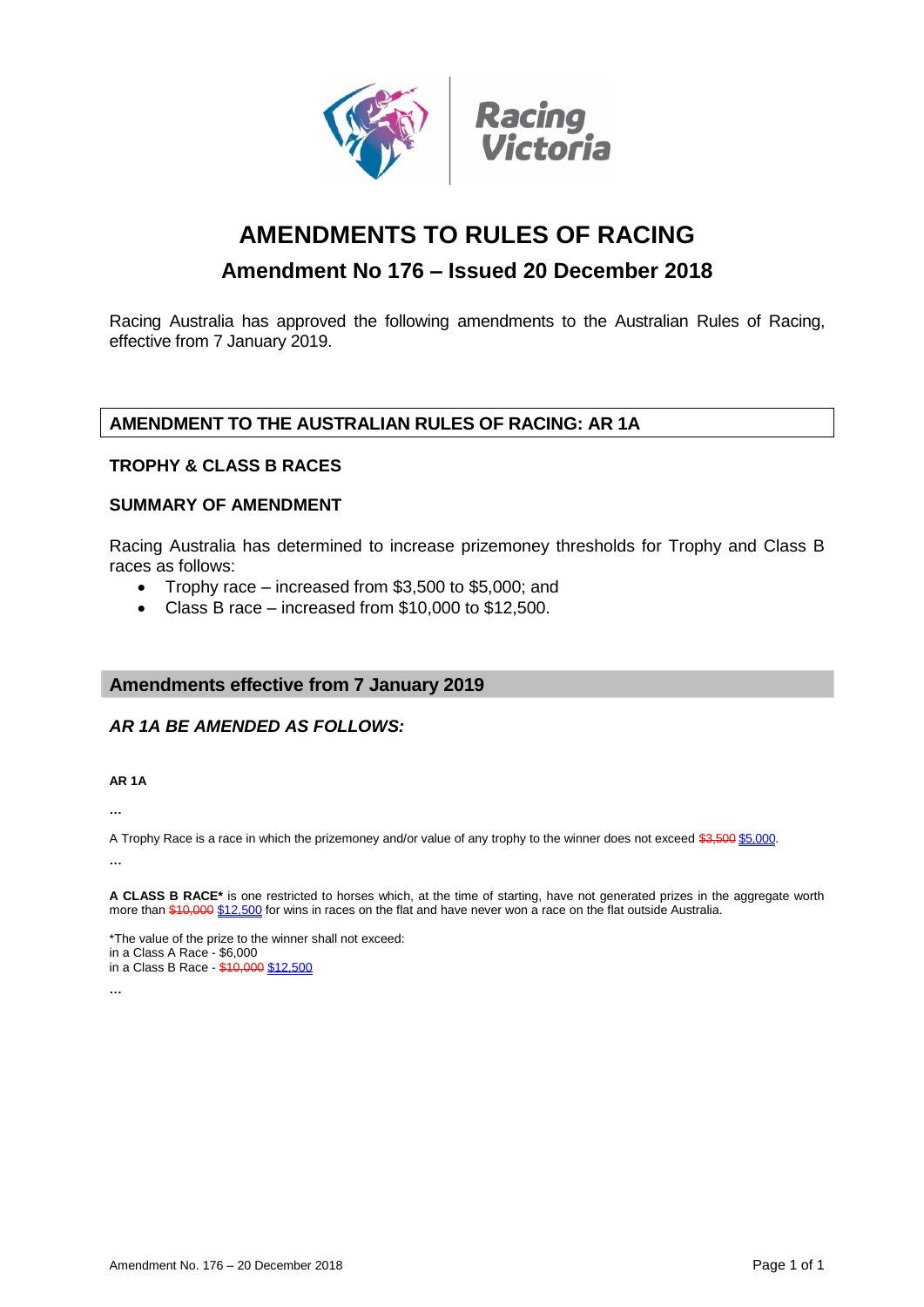# **AMENDMENT TO THE AUSTRALIAN RULES OF RACING: AR 14B**

### **REGISTRATION OF HORSES**

### **SUMMARY OF AMENDMENT**

Racing Australia has determined to amend AR 14B to provide Racing Australia with a discretion to allow the registration of a horse despite its owners not lodging their Mare Return and Foal Ownership Declaration on time.

This amendment provides Racing Australia with flexibility in its enforcement of the rule, such as where exceptional circumstances for late lodgement exist.

### **Amendments effective from 7 January 2019**

### *AR 14B BE DELETED AND REPLACED AS FOLLOWS:*

#### **AR 14B**

- applies to all Eligible Horses
	- An Eligible Horse cannot be registered under these Rules
		- (i) a Mare Return has been lodged with the Australian Stud Book in accordance with the Rules of the Australian Stud Book; and
		- (ii) a Foal Ownership Declaration has been lodged by the Manager, or his or her Authorised Agent, with the Registrar within 60 days of foaling.

…

…

### **AR 14B**

- (a) This Rule applies to all Eligible Horses.<br>(b) Except where Racing Australia, in its
	- (b) Except where Racing Australia, in its sole and absolute discretion, permits otherwise, an Eligible Horse cannot be registered under these Rules unles
		- (i) a Mare Return has been lodged with the Australian Stud Book in accordance with the Rules of the Australian Stud Book; and
		- (ii) a Foal Ownership Declaration has been lodged by the Manager, or his or her Authorised Agent, with the Registrar within 60 days of foaling.
	- The discretion in this subrule may be exercised by Racing Australia in respect of matters occurring at any time, including prior to the amendment of this subrule.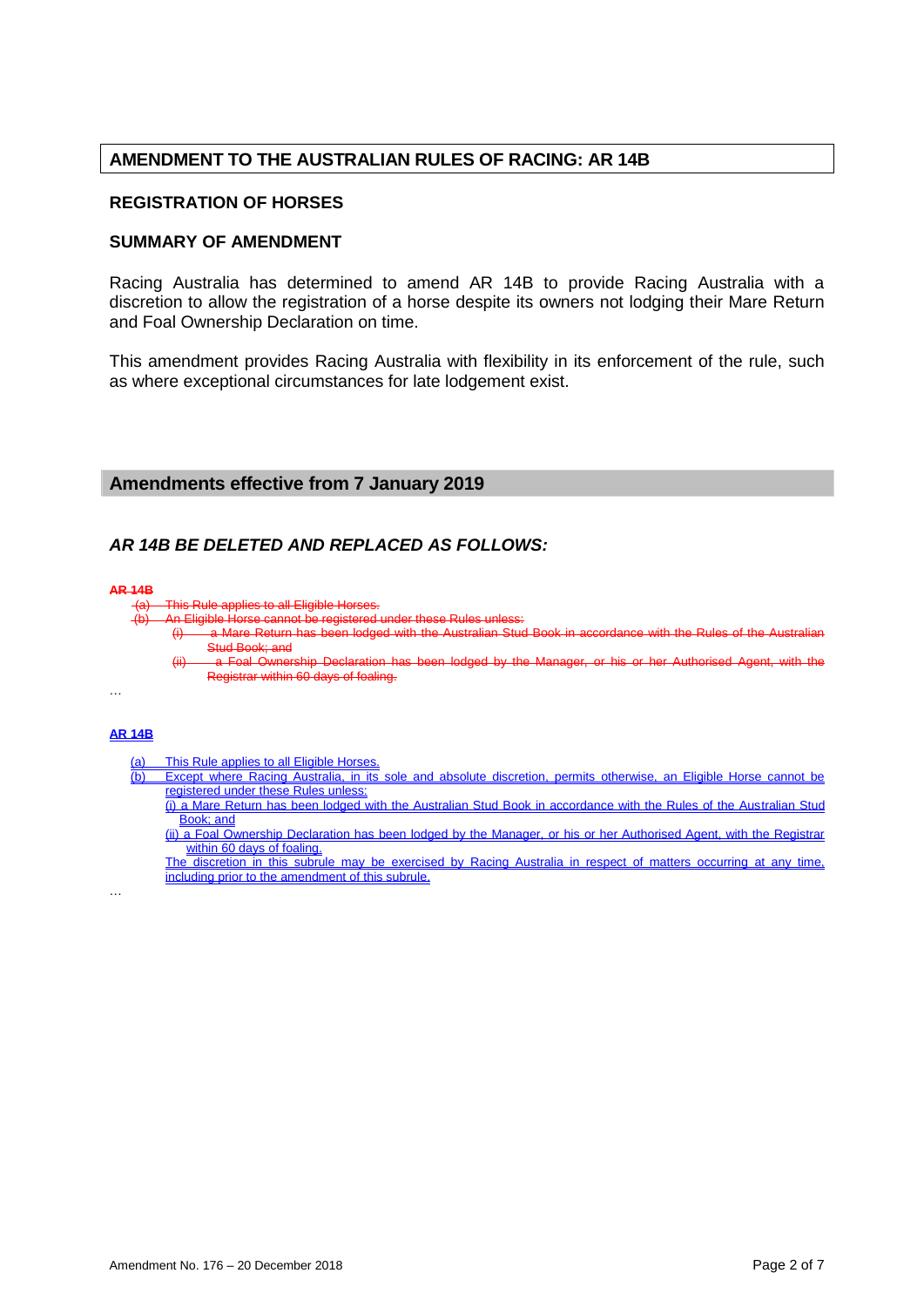### **AMENDMENT TO THE AUSTRALIAN RULES OF RACING: AR 54**

### **LOCATION OF HORSES**

### **SUMMARY OF AMENDMENT**

Racing Australia has determined to amend the rule in relation to stable returns to enable racing authorities and Stewards to more accurately understand the true location of a horse at a particular time.

This rule is extremely important as it allows Stewards to track horse movements so they can carry out the necessary stable inspections, drug testing and surveillance.

The amended rule is more in line with the NSW and Victoria local rules, and better captures horse movements from the time of entry until arriving on course to race. These amendments will assist in ensuring the integrity of racing, particularly given the increasing number of horses that travel across state borders to race.

### **Amendments effective from 7 January 2019**

### *AR 54 BE DELETED AND REPLACED AS FOLLOWS:*

#### **AR 54**

- The trainer of a horse must within 48 hours of its entering or leaving his stable lodge information as is required by the Principal Racing Authority; provided that if such horse has been or is to be nominated for a race or official trial such stable return must be lodged immediately. [amended 1/9/09]
- If a horse trained outside Australia is entered for a race or official trial, a stable return for such horse must be lodged with the Principal Racing Authority no later than the time for the declaration of final acceptances for such race or the time for the closing of entries for such official trial. [amended 1/9/09]
- (3) When a stable return for a horse has been duly lodged the trainer shall immediately lodge an amended stable return when any particulars on the previous return have changed.
- Any trainer who fails to lodge, in whole or in part, a stable return or any amendment thereof in accordance with the provisions of this rule may be penalised and the entry of such horse for any race or official trial may be rejected or cancelled.

#### **AR 54**

- (1) A stable return and any amendment thereto lodged with a Principal Racing Authority (or its agent) is part of any entry for a race at any race meeting.
- (2) A horse trained in Australia may not be entered for a race, official trial or jump-out unless a stable return for that horse is lodged with a Principal Racing Authority (or its agent):
	- (a) prior to the closing time for entries for the race, official trial or jump-out; or
	- (b) if entries for a race close more than 60 days before the advertised date for the running of the race, prior to the time for the first declaration of acceptances for the race.
- (3) If a horse trained outside Australia is entered for a race, official trial or jump-out, a stable return for that horse must be lodged with a Principal Racing Authority (or its agent) prior to the time for declaration of final acceptances for the race, official trial or jump-out.
- (4) The trainer of a horse must:
	- (a) disclose the location of a horse under his or her care upon request by Racing Australia (for retirement purposes only) and/or a Principal Racing Authority;
	- (b) lodge a stable return immediately upon a horse joining the trainer's stable;
	- (c) lodge an amendment to a stable return immediately if:
		- (i) any particulars on the stable return have changed; or

(ii) a horse leaves or joins the trainer's stable, or moves to another of the trainer's premises (where the trainer's stable is comprised of more than one premises), with the amendment to disclose the precise location of the horse.

- (5) For the purposes of subrule (4):
	- (a) if a trainer's stable is comprised of more than one premises, the trainer must disclose at which premises the horse is located;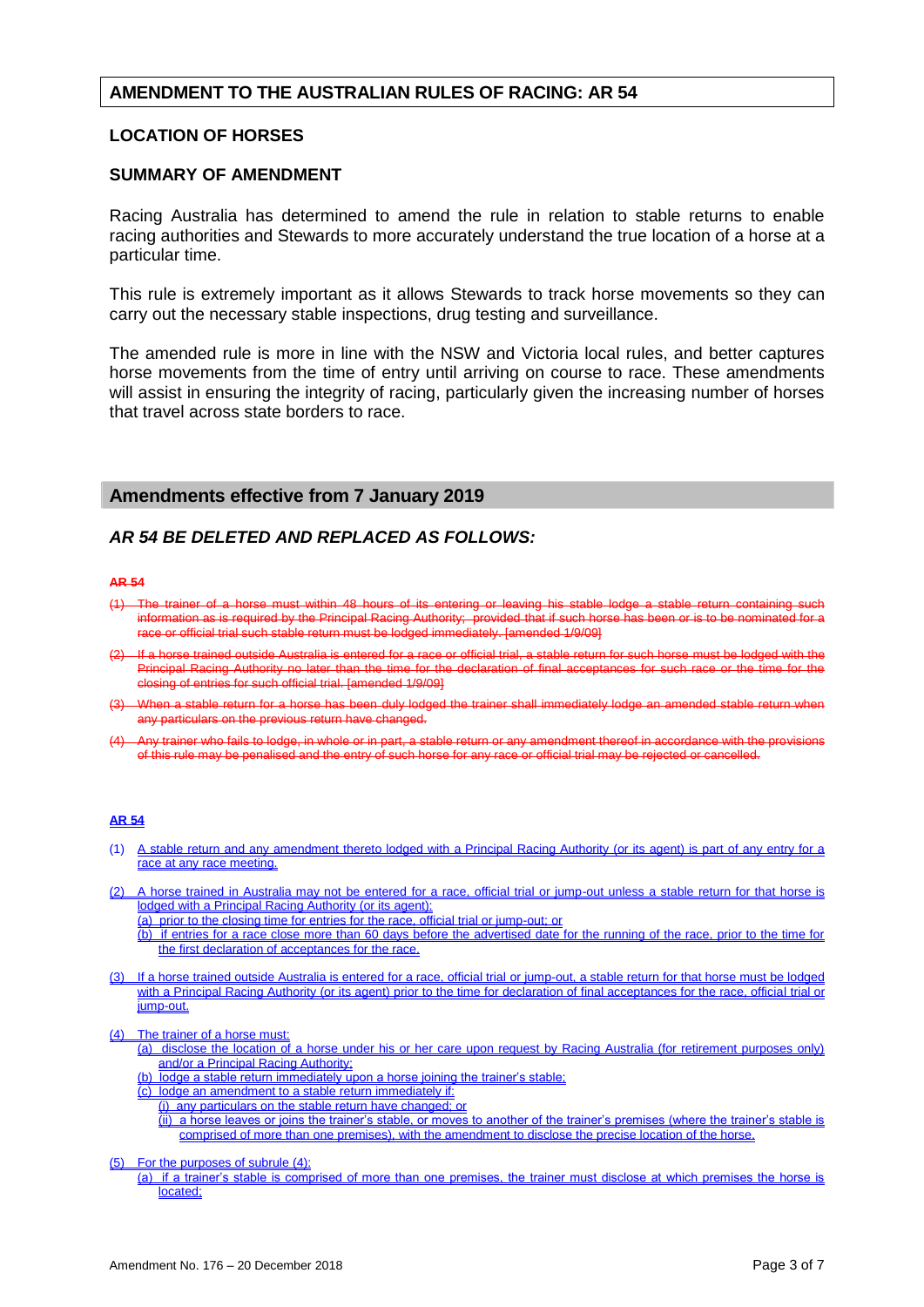- (b) when a horse leaves a trainer's stable to spell or otherwise the trainer must disclose the location of the property at which the horse shall be located.
- (6) Where a horse has been entered for a race, from the time of entry to arrival on course prior to racing:
	- (a) except with the permission of the Stewards, the horse must be stabled only at the premises from which the horse's trainer is licensed to train;
	- (b) if the horse is travelling to participate in the race, the horse's trainer must inform the Stewards of the horse's proposed travel plans prior to the horse's departure from the trainer's stable and/or lodge a stable return disclosing the location of the horse (as required by the relevant Principal Racing Authority).
- (7) Any trainer who fails to lodge, in whole or in part, a stable return or any amendment thereof, or fails to provide details of the location or movements of a horse, in accordance with the provisions of this rule may be penalised and the entry of such horse for any race, official trial or jump-out may be rejected or cancelled.
- (8) The Manager (or his or her Authorised Agent) of an Eligible Horse or a Named Horse must, unless otherwise contained in a stable return lodged in accordance with this rule, disclose:
	- (a) the location of that horse upon request by Racing Australia and/or a Principal Racing Authority, including as required under any registration, ownership transfer or other form;
	- (b) any change in the previously notified location of that horse, to the satisfaction of a Principal Racing Authority, immediately.
- (9) Any person who fails to provide details in respect of the location of a horse in accordance with the provisions of this rule may be penalised.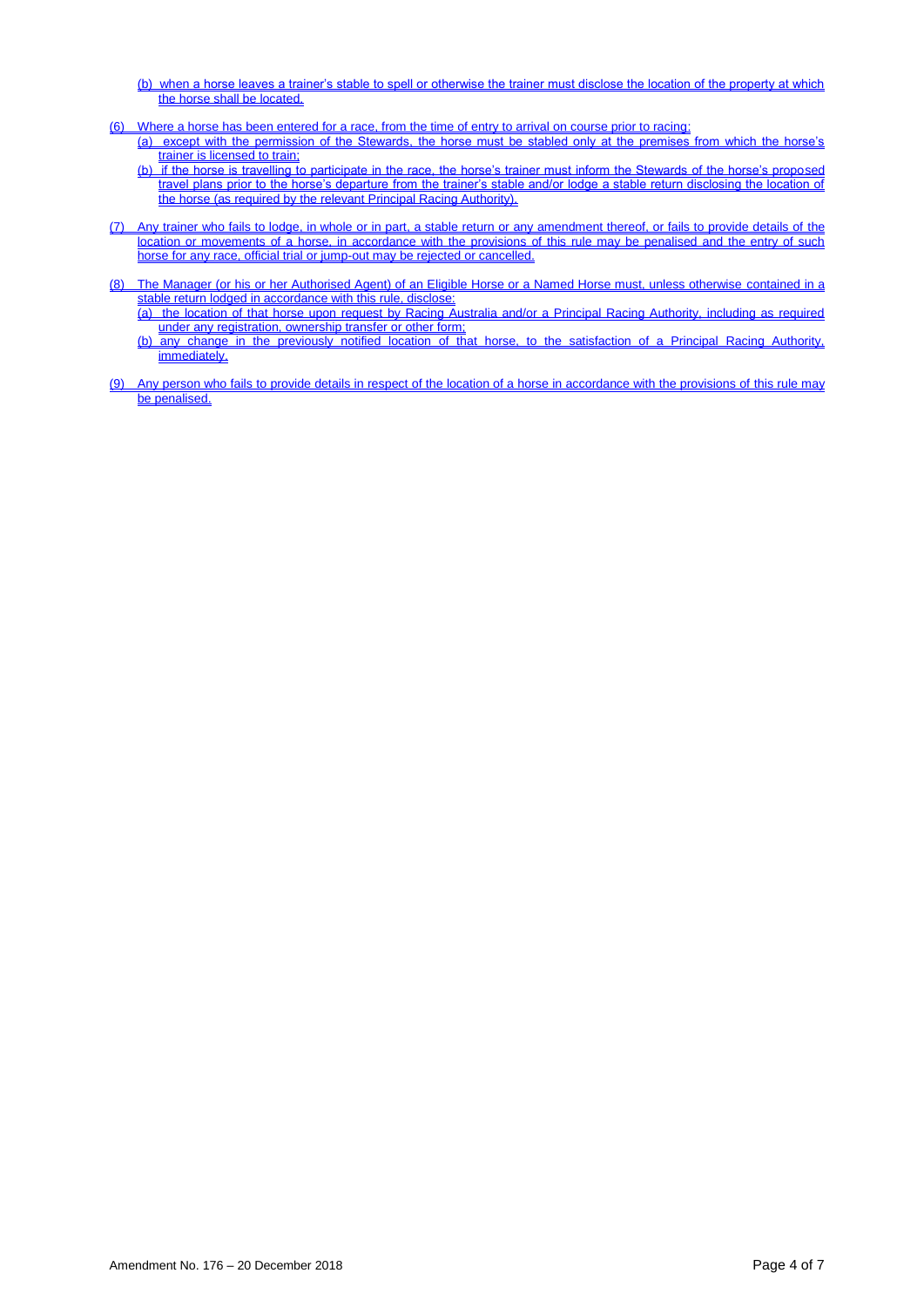### **AMENDMENT TO THE AUSTRALIAN RULES OF RACING: AR 87**

### **HELMET STANDARDS**

### **SUMMARY OF AMENDMENT**

Racing Australia has determined to amend the helmet standards approved under AR 87 to reflect updated international standards.

### **Amendments effective from 7 January 2019**

### *AR 87 BE DELETED AND REPLACED AS FOLLOWS:*

**AR 87** Every licensed or registered person or permit holder shall when mounted on a horse wear a properly affixed helmet which conforms to one of the standards that have been approved by the Australian Racing Board.

Note: Pursuant to AR 87 the Australian Racing Board has ordered that:

The following standards are approved by the Australian Racing Board:

 $(i)$  AS/NZS 3838-2006;<br> $(ii)$  United States (US) A

(ii) United States (US) ASTM F11 63-01;<br>(iii) British Standards (BS) FN 1384/1996

British Standards (BS) EN 1384/1996 onwards;

(iv) United States (US) ASTM F11 63-04a (reapproved 2011);

 $(v)$  PAS 015:2011

(vi) VG1 01.040, recommendation for use 12/12/2014.

all helmets must be fitted with a nylon interlocking chinstrap clip attachment;

(c) all helmets must be clearly marked with a date of manufacture; and

(d) the use of helmets is subject to the conditions of AR 87AA.

**AR 87** Every licensed or registered person or permit holder shall when mounted on a horse wear a properly affixed helmet which conforms to one of the standards that have been approved by Racing Australia. **Note:** Pursuant to AR 87 Racing Australia has ordered that:

(a) The following standards are approved by Racing Australia:

(i) AS/NZS 3838 2006;

(ii) EN 1384:2012 or EN 1384:2017;

(iii) ASTM F11 63-04a (2011), ASTM F1163-13 or ASTM F1163-15;

(iv) PAS 015:2011;

(v) VG1 01.040, Recommendation for Use, 12/12/2014.

(b) All helmets must be fitted with a nylon interlocking chinstrap clip attachment.

(c) All helmets must be clearly marked with a date of manufacture.

(d) The use of helmets is subject to the conditions of AR 87AA.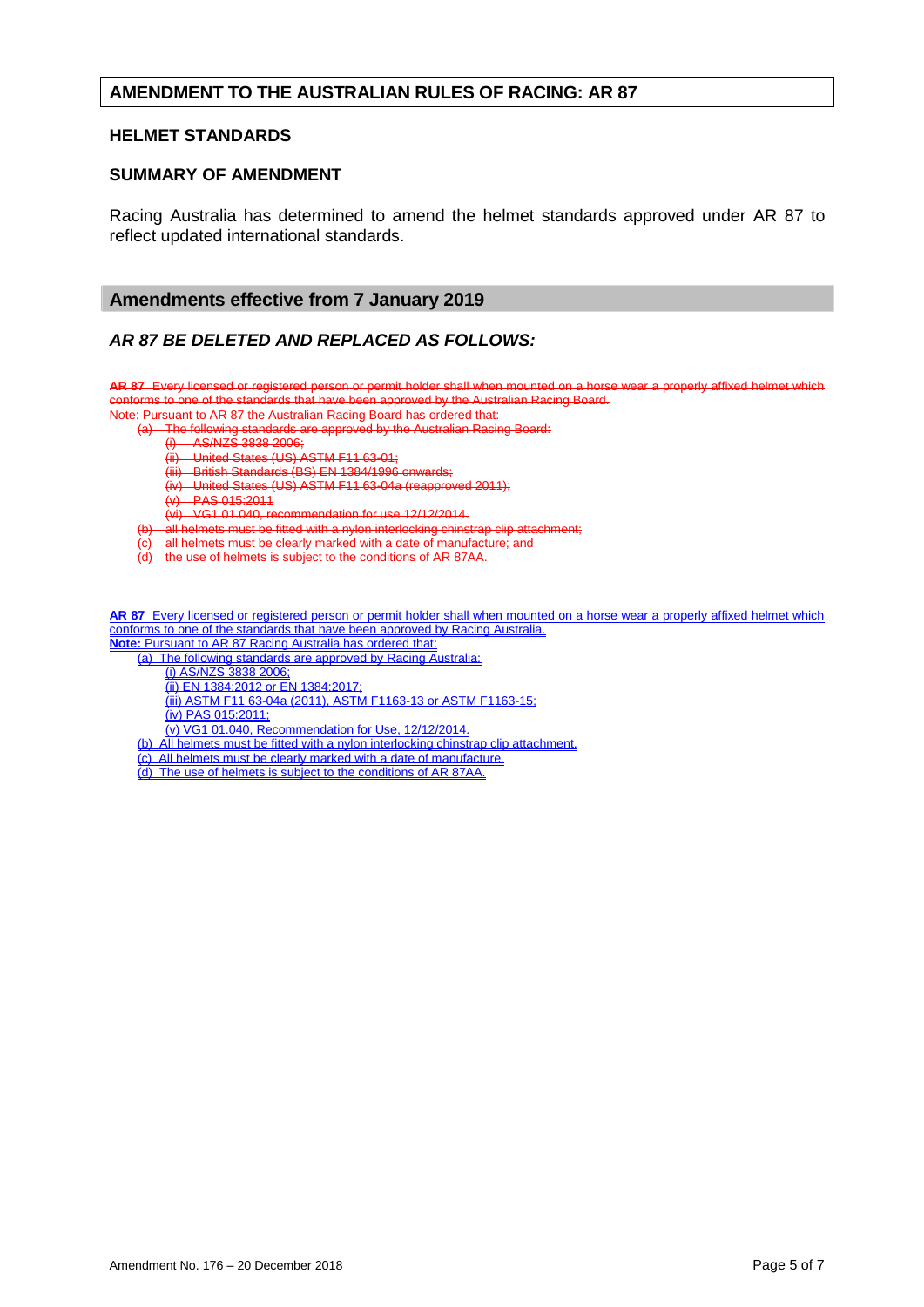# **AMENDMENT TO THE AUSTRALIAN RULES OF RACING: TOR Rules – Appendix 1 and Rule 6(5)**

### **TRAINER OWNER REFORMS**

### **SUMMARY OF AMENDMENT**

A key feature of the Trainer and Owner Reforms (TOR) is that an owner of a horse who has failed to pay their training fees can have certain prizemoney frozen and redirected to the horse's trainer.

However, the term in the TOR Rules that allows this to occur ("prizemoney to which an Owner would otherwise be entitled") may inadvertently restrict a trainer from obtaining prizemoney from a defaulting owner in circumstances where:

- the owner transferred the horse to another trainer before the first trainer became entitled to restrict such a transfer; or
- a majority part owner (who is not in default) transferred the horse to another trainer before the first trainer sought the freezing and redirection of prizemoney.

Accordingly, Racing Australia has determined to amend the definition of "prizemoney to which an Owner would otherwise be entitled" to ensure the first trainer can still obtain the relevant prizemoney after the horse has been transferred to another trainer.

A consequence of the amendment is that both trainers may have competing claims for prizemoney if the owner accrues debts with both. To address this potential issue, Racing Australia has determined to insert a new rule to provide that the claims of the trainer who first seeks freezing and redirection of prizemoney will take precedence over the other trainer's claims. If both trainers enforce their rights under the TOR Rules when they arise, precedence will sit with the first trainer.

### **Amendments effective from 7 January 2019**

# *APPENDIX 1 OF THE TOR RULES BE DELETED AND REPLACED AS FOLLOWS:*

### **SCHEDULE 1 TO THE AUSTRALIAN RULES OF RACING**

### **TRAINER OWNER REFORMS**

#### **APPENDIX 1: INTERPRETATION OF THE TOR RULES**

#### **DEFINITIONS**

**Prizew to which an Owner would otherwise be entitled means** which, but for these *TOR Rules*, an *Owner* would be entitled to receive from *Racing Australia* or a *PRA* in relation to the results in race of a *horse* or *horses* owned or part owned by the *Owner* which is trained by the *Trainer*. Such prizemoney may ther include prizemoney earned through the results of a *horse/s* other than the *horse/s* that received the relevant *Training Services* the subject of action under *these TOR Rules.* 

…

…

…

#### **APPENDIX 1: INTERPRETATION OF THE TOR RULES**

#### **DEFINITIONS**

**Prizemoney to which an Owner would otherwise be entitled** means, for the purpose of these *TOR Rules*, any prizemoney which, but for these *TOR Rules*, an *Owner* would be entitled to receive from *Racing Australia* or a *PRA* in relation to the results in a *race* of a *horse* or *horses* owned or part owned by the *Owner* which is trained by the *Trainer* (or that received the *Training Services*). Such prizemoney therefore includes prizemoney earned through results of a *horse/s* other than the *horse/s* that received the relevant *Training Services* the subject of action under these *TOR Rules* and prizemoney of the *horse/s* that received the relevant *Training Services* (even if the *Trainer* no longer provides *Training Services* in respect of such *horse/s*).